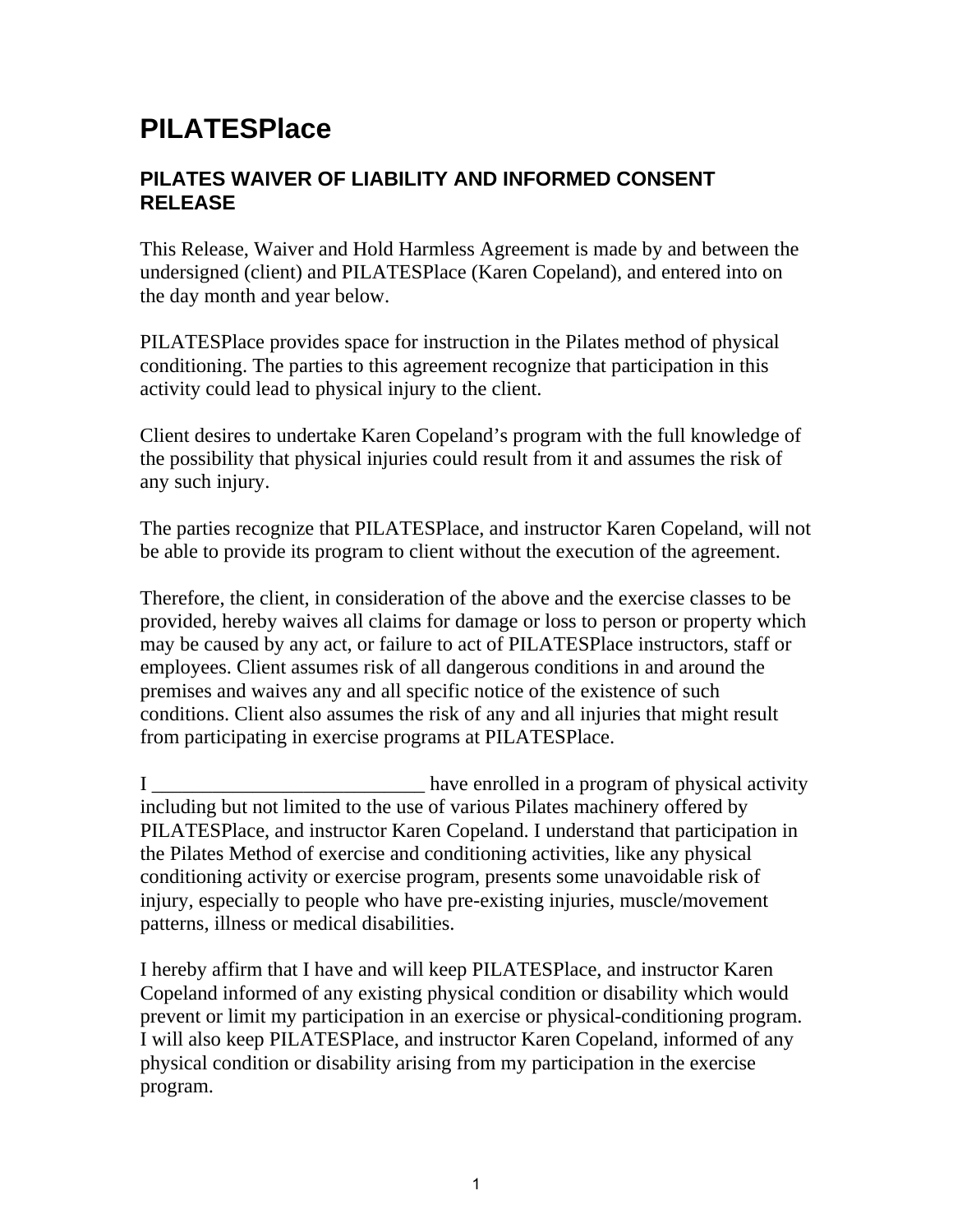In consideration of my participation in exercise programs at PILATESPlace, I, my heirs and assigns, hereby release PILATESPlace (its employees and owners), from any claims, demands and causes of action arising from my participation in the exercise program.

I fully understand that I may injure myself as a result of my participation in PILATESPlace exercise program and I hereby release PILATESPlace (its employees and owners) from any liability, now and in the future, including but not limited to heart attacks, muscle strains/pulls or tears, broken bones, shin splints, heat prostration, knee/lower back/foot injuries and any other illness, soreness, or injury however caused, occurring during or after my participation in the exercise program.

On behalf of myself and my heirs, personal representatives and assigns, I hereby release, waive, covenant not to sue, and forever discharge PILATESPlace and its officers, directors, agents, and employees, from any and all claims, demands, rights, causes of action, judgments, costs and expenses (including reasonable attorneys' fees) or other liability of whatsoever kind or nature resulting from my participation in or in any way connected with the program(s) and/or use of the facilities or equipment of PILATESPlace, including but not limited to, any and all bodily and personal injuries (including death) or damage to property.

I hereby affirm that I have read and fully understand the above:

| Client's Name<br>(Please print)     |  |
|-------------------------------------|--|
|                                     |  |
| (If participant is under age of 18) |  |
| (Please print)                      |  |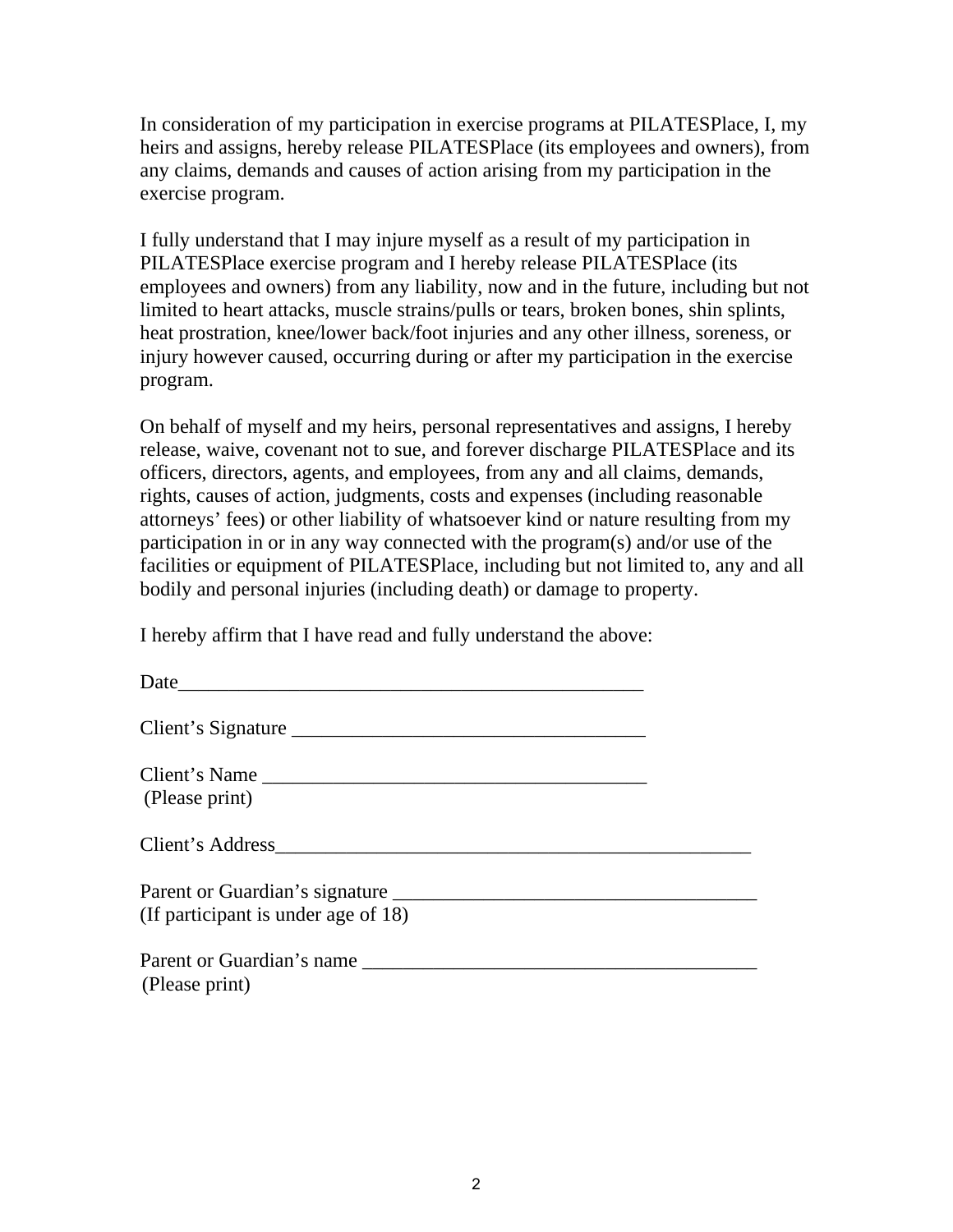## **INTAKE CONSULTATION Identification**

| Postal Code: ___________________________________                            |  |
|-----------------------------------------------------------------------------|--|
|                                                                             |  |
|                                                                             |  |
|                                                                             |  |
|                                                                             |  |
| Why are you interested in Pilates at this time?                             |  |
| Do you currently, or have you ever had heart problems? $\Box$ Yes $\Box$ No |  |
| Do you have high blood pressure? $\Box$ Yes $\Box$ No                       |  |
| Have you ever had a stroke or heart attack? □ Yes □ No                      |  |
| Have you ever had pain in your chest? $\Box$ Yes $\Box$ No                  |  |
| Do you ever feel faint or have dizzy spells? $\Box$ Yes $\Box$ No           |  |
| Have you had surgery in the last 6 months? $\Box$ Yes $\Box$ No             |  |
| If yes, explain.                                                            |  |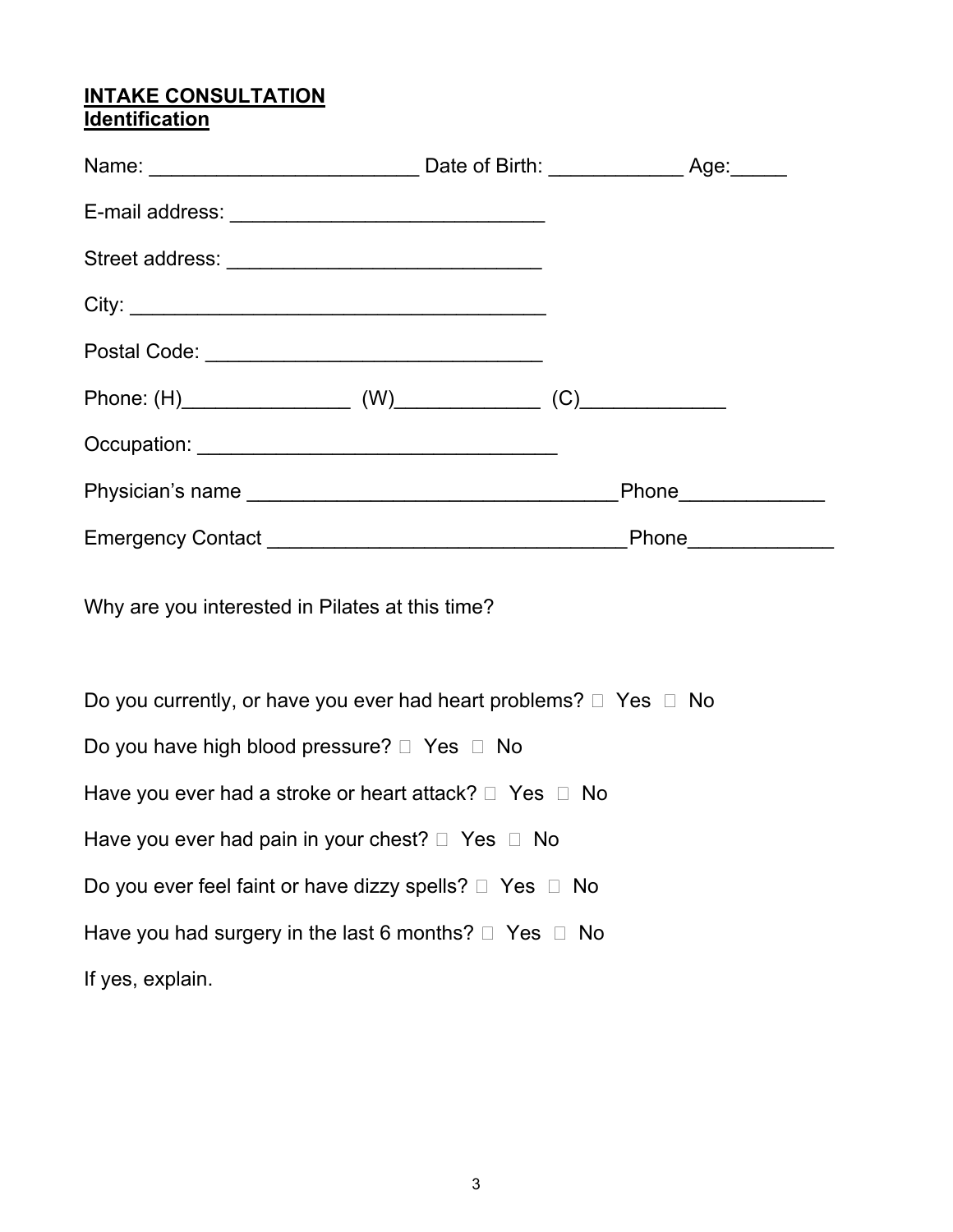Existing Medical Conditions – Please check the appropriate conditions

- $\Box$  Diabetes  $\Box$  Pregnancy  $\Box$  Asthma  $\Box$  Arthritis
- $\Box$  Heart Condition  $\Box$  Obesity  $\Box$  Epilepsy  $\Box$  Cholesterol
- $\Box$  Hernia  $\Box$  Anemia  $\Box$  Ulcer  $\Box$  Eye Problems
- $\Box$  Hearing Loss  $\Box$  Thyroid Problems

**Medications** 

Are you currently taking any medicine?  $\Box$  Yes  $\Box$  No

If you circled YES, please list the medication and for what condition

Do you have pain in or have you injured any of the following areas:

- $\Box$  Neck  $\Box$  Upper Back  $\Box$  Lower Back
- $\Box$  Shoulder R/L  $\Box$  Elbow R/L  $\Box$  Wrist R/L
- $\Box$  Hip R/L  $\Box$  Knee R/L  $\Box$  Ankle R/L

If yes to any of the above, please explain:

Current health and fitness activities (e.g. walking/hiking/biking/weight training):

What are your health and fitness goals? 1.

2.

3.

Do you have regular treatment from any of the following individuals?

 $\Box$  General Practitioner (annual)  $\Box$  Chiropractor  $\Box$  Massage Therapist

 $\Box$  Dietician  $\Box$  Physiotherapist  $\Box$  Acupuncturist  $\Box$  Naturopath

□ Other